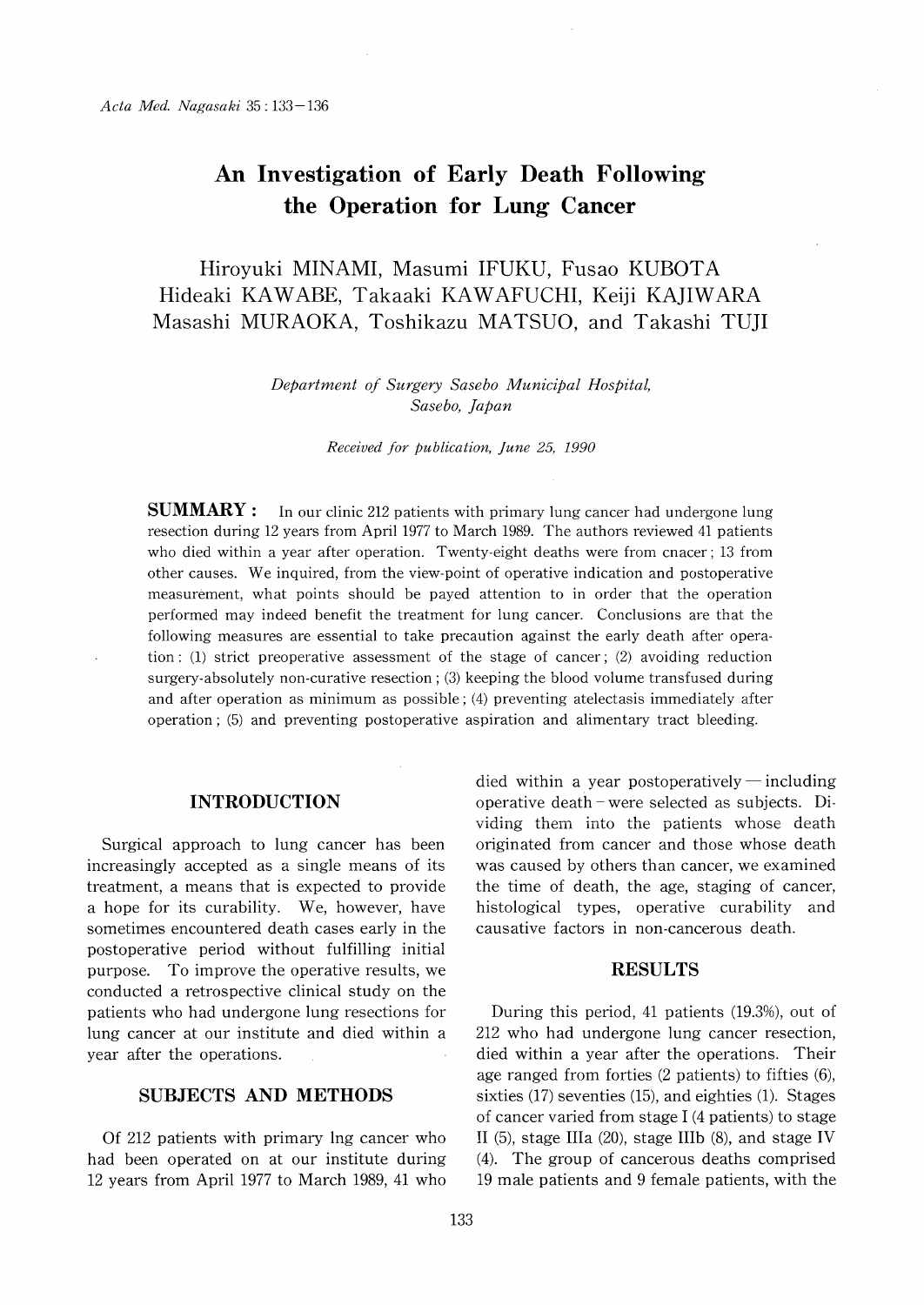avarage age of 60.8; the group of non-cancerous death, 12 male patients and 1 female patient, with the average age of 68.6.

The time and cause of death are tabulated in Table 1. Five operative deaths occurred within a month postoperatively, including the following 3 patients with myocardial infarction : the one who, showing elevated ST segments on intraoperative ECG, developed ventricular fibrillation ; the one, fatty woman, who seemed to have vasospastic angina as a cause and the one, an elderly patient with three-branch involvement, who died suddenly on the 10th postoperative day. The other two died of pneumonia induced by aspiration or pyothorax due to bronchial fistula after pneumonectomy. Among the hospital deaths, 2 were due to multiple organ failure caused by gastrointestinal bleeding, 3 due to pneumonia, 2 due to cerebral infarction, one due to pyothrax and 28 due to cancer advancement. The cancerous deaths in early time involved those with small cell carcinoma who had received left pneumonectomy after neoadjuvant therapy and developed multiple bone metastasis and those with Pncoast's cancer whose surgery had resulted in absolutely non-curative resection.

As regards to the type of operations, segmental resection was carried out in one patient, corresponding to 20% of total segmental resections out of 212 lung resections ; lobectomy in 25.16% of total lobectomies ; bilobectomy in 4,28% of total bilobectomies ; and pneumonectomy in 11, 30% of total pneumonectomies. For 7 patients, combined resections were performed such as the resection of the vena cava superior, left atrium, chest wall and whole pleura. Six of 9 patients who died from cancer within 6 months had received blood transfusion exceeding 2,000 ml during and after operation.

As in Table 2, 28 cancerous deaths showed the relation between the stage of cancer and the type of histological findings as follows : Four of 6 patients with stage I-II had low-differentiated adenocarcinoma. Eight of 12 with stage IIIa had adenocarcinoma too. Of 7 patients with stage IIIb, 4 had squamous cell carcinoma which had been treated with a combined resection. Each patient with stage IV died from distant metastasis of large cell carcinoma having intrapulmonary metastasis, of small cell carcinoma and of adenosquamous carcinoma, respectively.

Relation between operative curability and sites of recurrence in 28 cancerous deaths are summarized in Table 3. Of 10 patients who died after curative resection, 5 patients who had underwent absolutely curative resection died from distant metastasis. Four of these 5 patients had  $T_2$ -factor. In 3 of them the

Table 1. Time and cause of death after resection for lung cancer

| time            | cancerous<br>death | myocardial<br>infarction | cerebral<br>infarction | MOF            | pneumonia pyothorax |   | total |
|-----------------|--------------------|--------------------------|------------------------|----------------|---------------------|---|-------|
|                 |                    | 3                        |                        |                |                     |   | 5     |
| $1 M -$         |                    |                          |                        |                |                     |   |       |
| 3M <sub>1</sub> | $\overline{2}$     |                          |                        | 2              |                     |   | 5     |
|                 |                    |                          |                        |                |                     |   | 10    |
| 6M <sub>1</sub> |                    |                          |                        |                |                     |   |       |
|                 | 19                 |                          |                        |                |                     |   | 21    |
|                 |                    |                          |                        |                |                     |   |       |
| $12M -$         |                    |                          |                        |                |                     |   |       |
| total           | 28                 | 3                        | 2                      | $\overline{2}$ |                     | 2 | 41    |

Table 2. Relation between stage and histological type in 28 cancerrous death

| <b>Stage</b> | Histological type<br>Small<br>$Ad + Sq$<br>Large<br>Sq<br>Ad |    |   |                                                                                                                 |  |    |  |
|--------------|--------------------------------------------------------------|----|---|-----------------------------------------------------------------------------------------------------------------|--|----|--|
|              |                                                              |    |   |                                                                                                                 |  | 2  |  |
| И            |                                                              | 3  |   |                                                                                                                 |  |    |  |
| Шa           | 2                                                            | 8  |   |                                                                                                                 |  | 12 |  |
| III b        |                                                              |    |   |                                                                                                                 |  |    |  |
| IV           |                                                              |    |   |                                                                                                                 |  | 3  |  |
| total        |                                                              | 13 | 3 | 3                                                                                                               |  | 28 |  |
|              |                                                              |    |   | the contract of the contract of the contract of the contract of the contract of the contract of the contract of |  |    |  |

Sq: squamous cell carcinoma Large : large cell carcinoma

Ad : adenocarcinoma Ad+Sq: adeno-squamous carcinoma Small: small cell carcinoma

Table 3. Relation between operative curability and sites of recurrence in 28 cancerous death

| curability                 | local | brain | bone | Parts of Recurrence | liver adrenal gl. | lung | total |
|----------------------------|-------|-------|------|---------------------|-------------------|------|-------|
| absolutely<br>curative     |       | 3     |      |                     |                   |      | 5     |
| relatively<br>curative     | 2     |       | 2    |                     |                   |      | 5     |
| relatively<br>non-curative | 3     | 2     |      |                     |                   |      | 9     |
| absolutely<br>non-curative | 5     |       | 2    |                     |                   |      | 9     |
| total                      | 10    |       | 5    | 3                   |                   | 2    | 28    |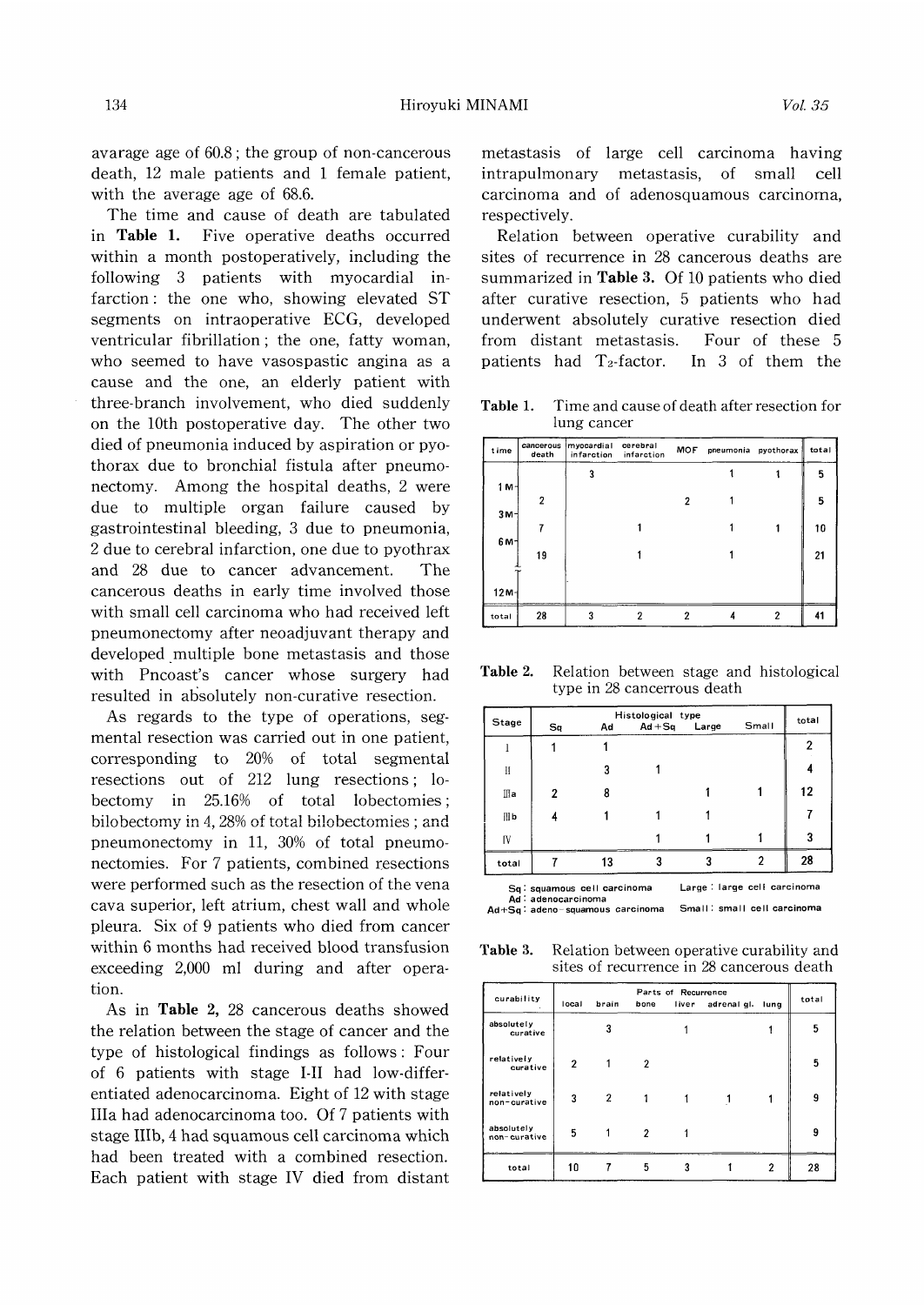histological type of cancer were that of adenocarcinoma. Every patient, with symptoms arising from distant metastasis early postoperatively, died after being superimposed by physical weakness on account of severe operative stress and postoperative complication. Causes of death in 5 patients who had unterwent relatively curative resection were as follows : 2 patients with stage IIIb died from either bone or brain metastasis after the operation combined with resection of superior vena cava ; 2 patients with adenocarcinoma died from either brain metastasis or pleuritis carcinomatosa ; and the other with large cell carcinoma died from pleuritis carcinomatosa after the operation combined with the chest wall resection. Those who had relatively non-curative resection were the patients whose operation went without radical mediastinal dissection. Among them the ratio of the deaths from local recurrence to those from distant metastasis was 1: 2. Out of 9 deaths who had undergone absolutely noncurative resection, 5 died from local recurrence, 2 had received panpleuro-pneumonectomy, and 3 had the cancer mass which was obviously left unresected. The contributing factors of death from non-cancerous causes are listed. Two of 3 patients who died of myocardial infarction had diabetes mellitus and left ventricular hypertrophy. Smoking habits and arrhythmia were observed in all these patients. Two deaths from multiple organ failure had suffered from peptic ulcer. The causatives of pneumonia which killed patients postoperatively include the following : age over 70 in all patients ; receiving pneumonectomy in 2; FEV 1.0% below 60% in 2; agranulocytosis due to side effects of postoperative chemotherapy in one. Two deaths from pyothorax were associated with bronchial fistula after pneumonectomy or long-lasting alveolar fistula.

### DISCUSSION

The causative factors of death within a year after lung resection for lung cancer are roughly divided into two categories  $-$  the one including postoperative complications and the other with recurrence of cancer. The age of the patients died from cancer averaged 60.8, younger than

commonly supposed ; 68.6 in the case of non-cancerous death.

Some reports say that the incidence of operative death, which is the outcome to be infalliably skirted, ranges from 1.7 to 2.6% in Japan<sup>112</sup> and from 2.1 to  $4.0\%$  -relatively high  $\overline{\phantom{a}}$  in the United States and Europe<sup>3)4)5)</sup>. In our institution, it was 2.3% (5 of 212 resections). We have occasionally encountered those patients who developed arrhythmia or proceeded to atrial fibrillation a few days later postoperatively. Among those, 3 out of 5 patients who died after operation were in the category of sudden death due to circulatory complications such as arrhythmia, elevated ST segments and the like - that is, death of myocardial infarction Recently, some cases have been reported in which a coronary bypass operation preceded the lung cancer operation or in which a patient received a simultaneous operation for coronary disease and for lung cancer $6$ . Since the surgery for lung cancer has a tendency to be increasingly indicated in the future even for elderly patients with high risk, one should endeavor to thoroughly understand the pathology of suspectable angina pectoris by active employment of coronary angiography.

The death of pneumonia tends to decrease by virtue of the progress of postoperative management and the widespread use of bronchoscopic suction of secretions. However many of the elderly patients and heavily smoking patients still have difficulty in postoperative removal of airway secretions, so that it is warranted to pay much regard to airway toilet starting from the preoperative period. Aspiration pneumonia particularly, refractory to treat, necessitate out paying careful attention to the patients with recurrent nerve paralysis and those who need long-term indwelling intratracheal tubes at the time of oral intake. In two patients, multiple organ failure arised from alimentary tract bleeding causing renal failure which led to cardiac failure. For those who have a history of peptic ulcer  $-\omega$  while it is indispensable to take  $H_2$  blockers — preventive procedures for atelectasis should come first with suctioning the secretions and toiletting the airway using a brochoscope, because there is high possibility that postoperative hypoxia provokes alimentary